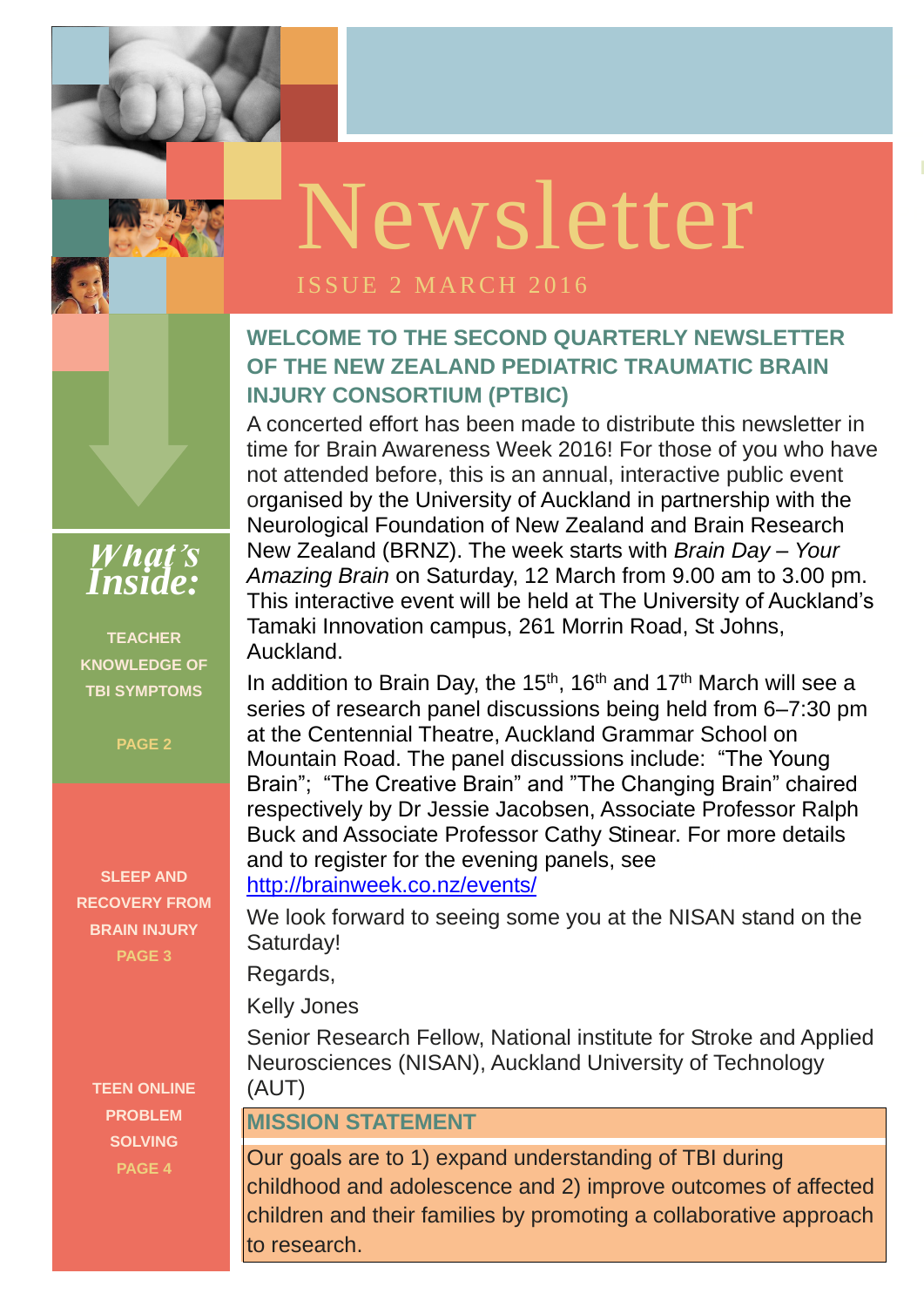In conducting the initial phase of the Consequences of Brain Injury In Childhood (COBIC) study, led by Associate Professor Nicola Starkey, we examined children's functioning 12 months after mild traumatic brain injury (mTBI). As part of this process, we were privileged to receive a great deal of support and encouragement from local schools around Hamilton and the greater Waikato district. Many schools provided space and support for research assistants to assess children within the school setting. Numerous teachers completed a battery of questionnaires regarding children's functioning. Additionally, a number of schools facilitated the recruitment of matched cohort participants who were free from TBI. During this time, there was much engagement and liaison with schools around the region, and my interest naturally turned to that of families' experiences of the return to school post-mTBI. Thus, two new sub-studies were designed.

The first, a qualitative investigation, sought to investigate teachers' knowledge and perceptions of child TBI. Nineteen primary school teachers in the Waikato and Bay of Plenty regions engaged in semi-structured interviews that covered their understanding of TBI and its potential consequences. Teachers also discussed potential programme adaptations for children following TBI, and what barriers they felt they experienced as educators. Our findings showed that most teachers had a limited understanding of TBI and its potential implications for children in school settings. None of the teachers had received any prior education regarding TBI nor were they aware of any professional development opportunities in this area.

The second sub-study involved the development, delivery and evaluation of a brief

professional development workshop regarding mTBI for educators which was delivered to 38 teachers across three primary schools. The evaluation of this workshop showed that teachers' knowledge regarding mTBI significantly improved following participation in the workshop, and that teachers were keen to use a range of suggested techniques to support children following TBI. These results are encouraging and highlight great opportunities for those in the TBI field to consider what types of resources might best support educators working with children who experience persistent difficulties after an injury. Rosalind Case

### **Teacher knowledge of TBI symptoms**

**Dr Rosalind Case Cairnmillar Institute**

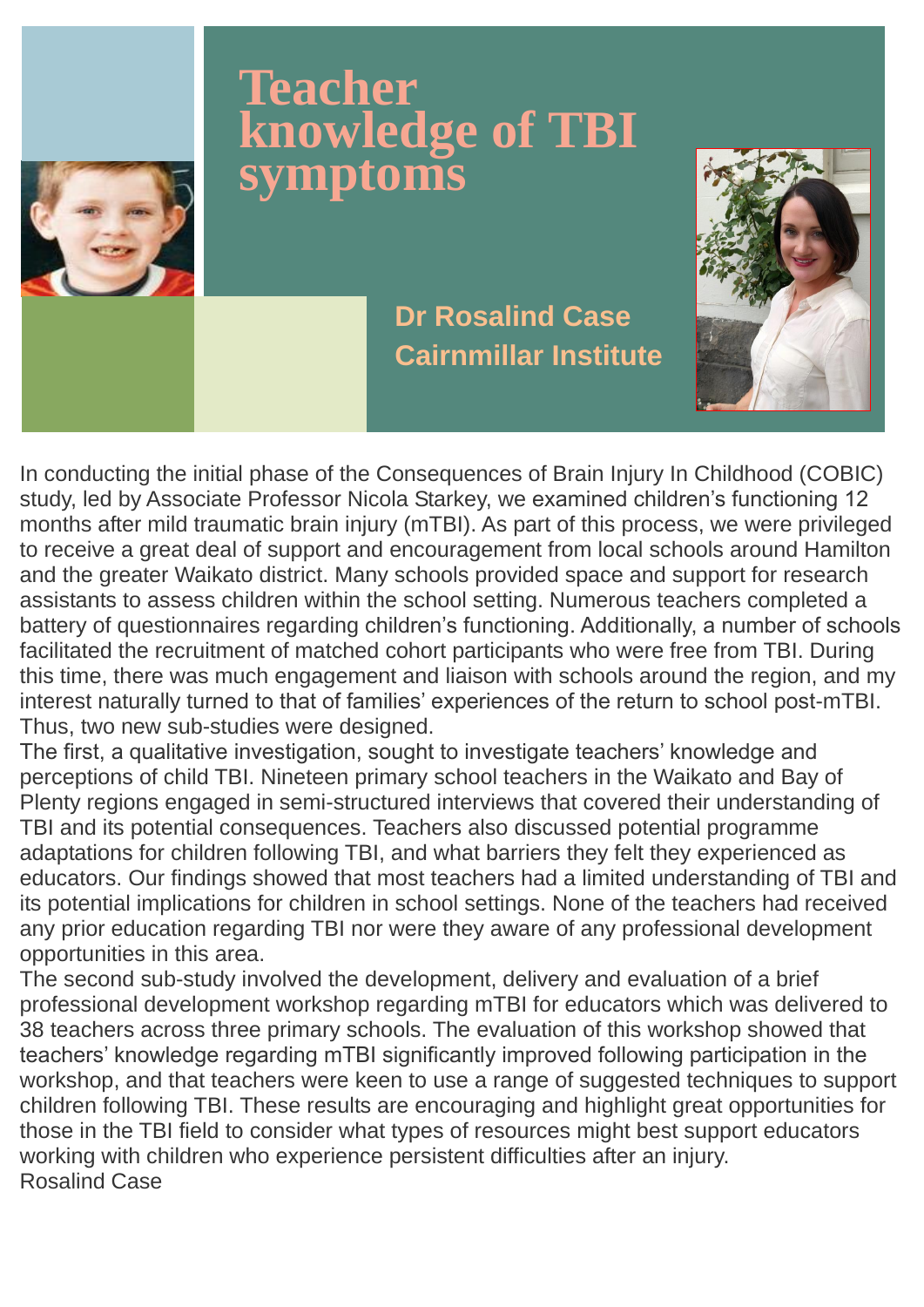Whilst it is becoming more widely known that traumatic brain injury (or TBI) can lead to persistent symptoms, long-term cognitive impairment, low mood and behaviour problems in children, it is less widely known that sleep difficulties can also occur after a brain injury. A study conducted by researchers at Auckland University of Technology, led by Dr Alice Theadom, recently found that 40% of children aged between 8 and 16 years who had experienced a mild TBI were experiencing poor sleep one month after injury.

When these 109 children were followed up over the subsequent year, this number only reduced to 28% of children experiencing sleep difficulties 12-months after injury. Researchers found that poor sleep was associated with increased frequency and severity of symptoms and poorer behavioural outcomes at one year. These children were also three times to have sleep problems at one year after injury when compared to TBI–free children of a similar age.

Therefore, sleep difficulties may be more common and may persist longer after mild TBI than we thought. Given the link with longer recovery, sleep quality should be screened for and problems addressed as part of a broader treatment programme to help optimise outcomes for children after brain injury. Alice Theadom

CONFERENCE DETAILS FOR YOUR DIARY – New Zealand Applied Neurosciences Conference 2016 Auckland, 24-26 November. Further details will soon be available at<http://nzanc.aut.ac.nz/>



### **A Good Night's Sleep is Important to Facilitate Recovery from Brain Injury**





### **DR ALICE THEADOM** *Next Issue:*